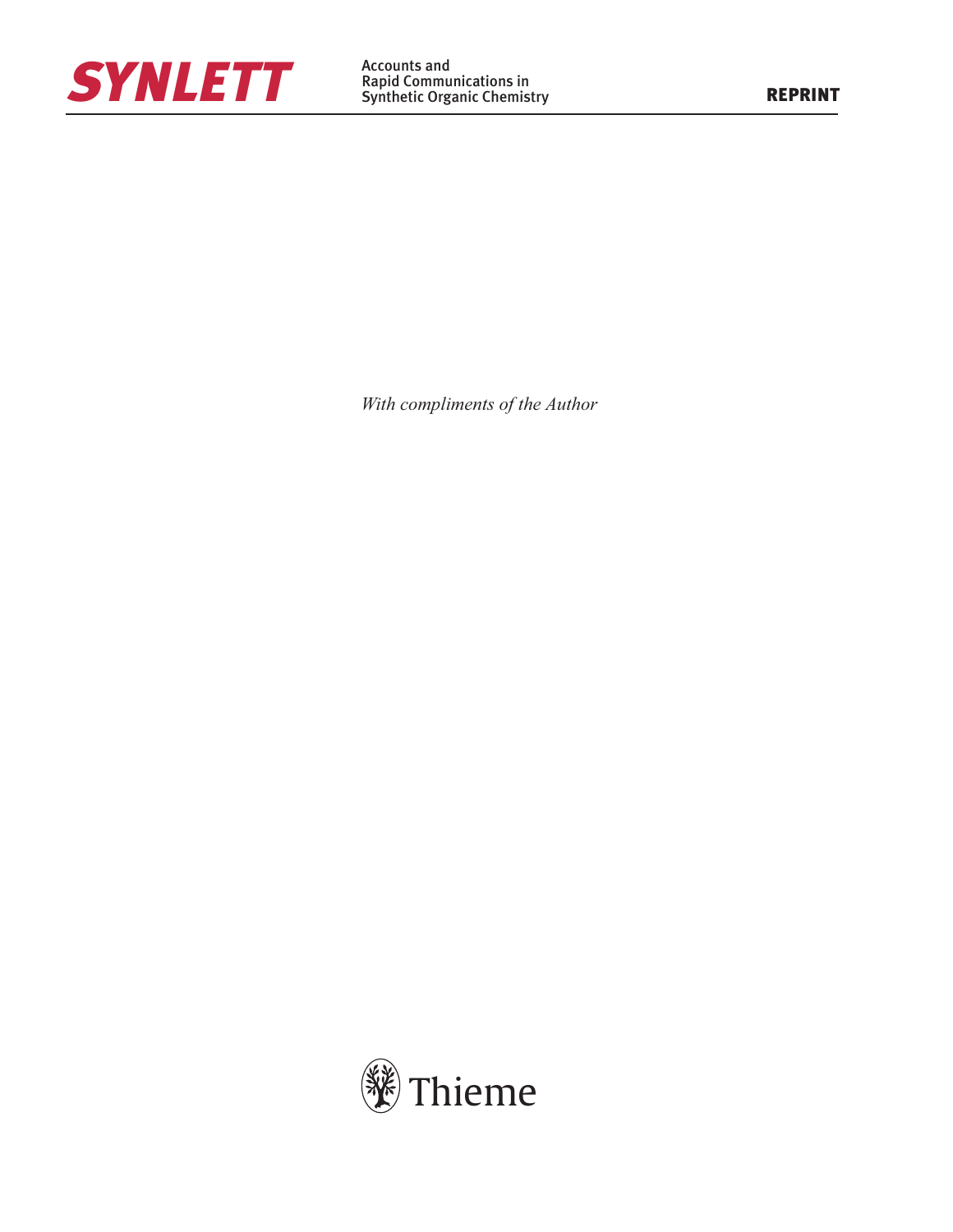## **Nucleophilic Aromatic Substitution on 4-Fluorophenylsulfonamides: Nitrogen, Oxygen, and Sulfur Nucleophiles**

Elena Badetti, Marcial Moreno-Mañas,\* Roser Pleixats, Rosa M. Sebastián, Anna Serra, Roger Soler, Adelina Vallribera

Department of Chemistry, Universitat Autònoma de Barcelona, Cerdanyola, 08193 Barcelona, Spain Fax +34(9)35811254; E-mail: marcial.moreno@uab.es

*Received 10 November 2004*

**Abstract:** Improved conditions are reported for the stoichiometric reaction of nitrogen, oxygen, and sulfur nucleophiles with weakly activated 4-fluorophenylsulfonamides.

**Key words:** nucleophilic aromatic substitution, phase transfer catalysis, cesium, macrocycles, diaryl oxides, diarylamines

In the course of a project we sought substitution of fluorine with nucleophiles in triolefinic macrocycle **1** (Scheme  $1$ )<sup>1,2</sup> Large excesses of nucleophiles and harsh experimental conditions were required. This solution is not applicable to reactions of more valuable nucleophiles when only one mol of nucleophile per fluorine atom is preferred. Milder experimental conditions are also desirable.

Whereas nucleophilic aromatic substitution  $(S<sub>N</sub>Ar)$  on 4nitrofluoroaromatics is a reaction of broad applicability,4 activation by electron-acceptor functional groups other than nitro has met with less success. This is a consequence of the decreased ability to stabilize the negative charge in the intermediate anion formed along  $S<sub>N</sub>$ Ar processes. The stabilizing power can be estimated from the  $\sigma_{p}^{-}$  values of the different groups: - $NO_2 (1.27)$ , - $SO_2$ -CH<sub>3</sub> (1.13), and - $SO_2$ -NMe<sub>2</sub> (0.99).<sup>5</sup> Therefore it is not surprising that reports on replacement of fluorine on aromatic sulfones with nitrogen,<sup>6</sup> oxygen,<sup>7</sup> or sulfur<sup>8</sup> nucleophiles are scarce. In these cases either large excess of nucleophiles, or severe experimental conditions, or both had to be introduced. Examples of such a reaction on 4-fluorophenylsulfonamides are even more rare.<sup>1,9</sup>

We endeavored to find improved methods to perform  $S<sub>N</sub>$ Ar reactions on aromatic fluorosulfonamides choosing sulfonamide 3 as a model.<sup>10</sup>

We report here that fluorine can be exchanged in compound **3** with a variety of primary and secondary aliphatic and aromatic amines (Table 1) through their lithium amides formed with buthyllithium in THF (method A).11,12 Thus, hexylamine, di-*n*-octylamine, and diethylamine react to afford **4a**,**b**,**d** in good yields (entries 1, 2, and 5). However, laurylamine did not react under conditions of method A. Nevertheless, reaction did occur in hot

*SYNLETT* 2005, No. 3, pp 0449-0452 Advanced online publication: 04.02.2005 DOI: 10.1055/s-2005-862363; Art ID: G39704ST © Georg Thieme Verlag Stuttgart · New York

DMF in the presence of potassium carbonate (method B) to afford **4c** (entries 3 and 4). Aniline and a N-substituted aniline, 4-chloro-*N*-methylaniline, were also active under method A (entries 6 and 7), diarylamines **4e**,**f** being isolated in reasonable yields. Finally, 1-aza-18-crown-6 gave **4g** (entry 8). Stoichiometric amounts or only slight excesses (1.2 molar) of amine were used in all cases. Cyclohexylamine and diphenylamine were inert under all tested conditions. Addition of tetramethylethylenediamine (TMEDA) did not improve the results. Even in one case, when working with di-*n*-octylamine, a small amount of **4**  $(R^1 = R^2 = CH_3)$  was isolated. Dimethylamine required for the formation of this by-product must come from TMEDA under BuLi initiation as suggested by one referee. Therefore this additive was not considered further.



**Scheme 1** a) Excess 2 M HNMe<sub>2</sub> in THF, 100  $^{\circ}$ C, 6 d in closed reactor; b) excess  $HN(C_8H_{17})_2$ , THF, 170 °C, 2 months in closed reactor; c)  $HSC_{16}H_{33}$  (3-fold molar excess),  $K_2CO_3$ , DMSO, 100 °C, 2 d.3

Oxygen nucleophiles react with **3** (Scheme 2 and Table 2) to afford the corresponding ethers. Thus, three aliphatic alcohols as well as phenol gave ethers **5a**–**d** in good yields when their sodium salts (HNa in THF) were treated with **3** (entries 1, 3–5, Table 2). We noticed that addition of tetrabutylammonium chloride (method C) improved the result. In theory the ammonium salt could be used in substoichiometric amounts since it is a catalyst. Indeed, formation of sodium chloride generates the quaternary salts  $Bu<sub>4</sub>N(RX)$  which, upon reaction, regenerate the quaternary salt in the form of fluoride. We never made attempts to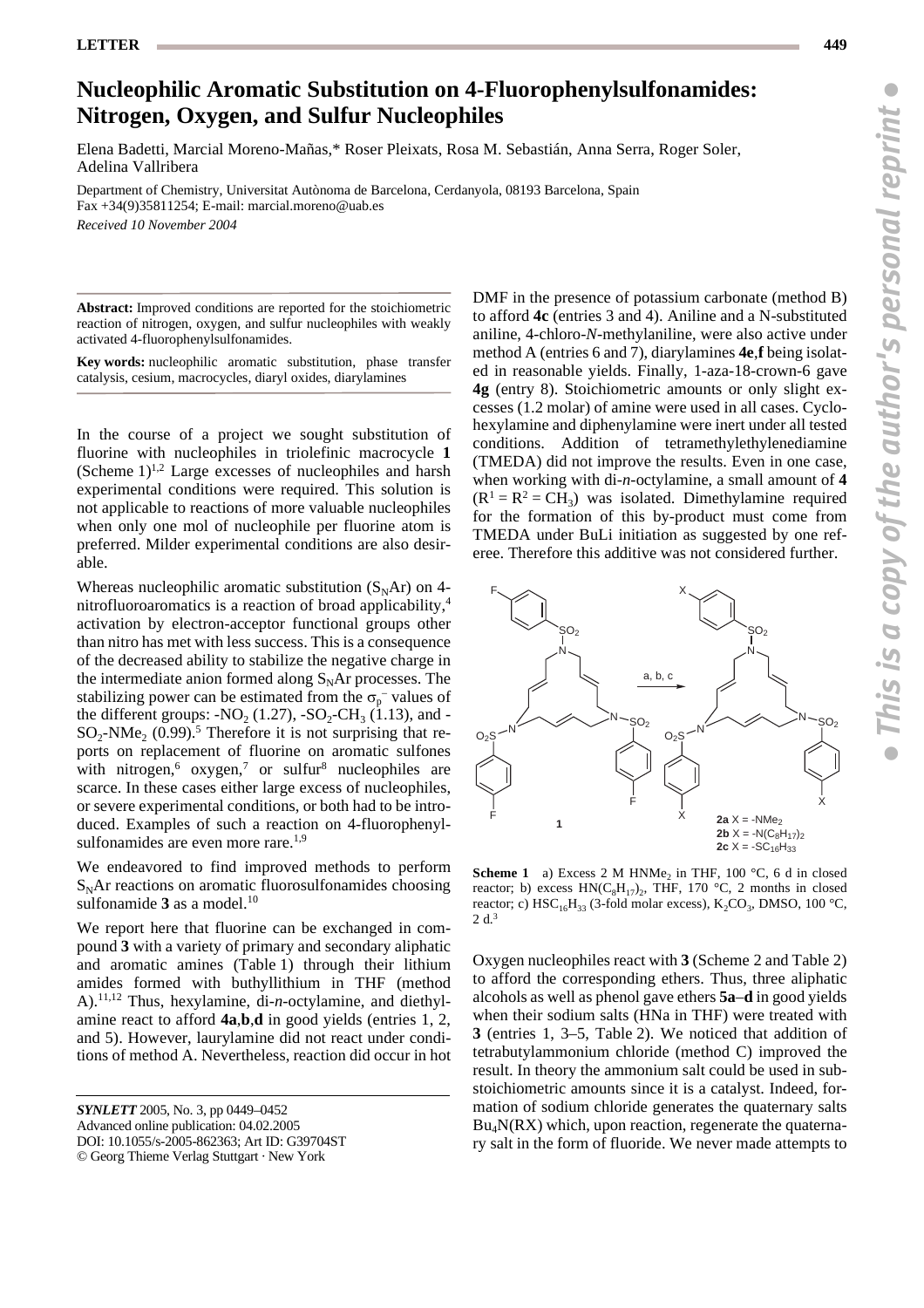

**Scheme 2** Replacement of fluorine by amines (Table 1), alcohols, and thiols (Table 2).

use Bu<sub>4</sub>NF as catalyst. Since the ammonium was easily eliminated in the working up we decided to use one mol of  $Bu<sub>4</sub>NC1$  for oxygen nucleophiles.<sup>13</sup>

Cesium carbonate is an interesting alternative. Thus, lauryl ether **5b** was obtained by treating the alcohol with **3** in THF in the presence of  $Cs_2CO_3$  and Bu<sub>4</sub>NCl (method D, entry 2, Table  $2$ ).<sup>14</sup> All attempts to make ethers from fluorinated 1*H*,1*H*,2*H*,2*H*-perfluorodecanol or 1*H*,1*H*,2*H*,2*H*-perfluorooctanol failed, both by methods C or D.

Finally sulfur nucleophiles were tested under conditions C and D (Scheme 2 and Table 2). Thus, excellent results were secured for both aliphatic and aromatic thiols that gave sulfides **6a**–**c** in excellent yields (entries 6–8, Table 2) in the presence of substoichiometric amounts of  $Bu<sub>4</sub>NCl$ . Cesium carbonate, always in the presence of  $Bu<sub>4</sub>NC1$ , also was used successfully (entry 9). The heavily fluorinated 1*H*,1*H*,2*H*,2*H*-perfluorodecanethiol gave no complete reaction under method C (entry 10). However,

**Table 1** Replacement of Fluorine in Sulfonamide **3** with Aminesa

the use of cesium carbonate (method D) gave excellent results (entries 11, 12).

In summary we present in this letter methods to perform  $S<sub>N</sub>$ Ar reactions of weakly activated 4-fluorophenylsulfonamides. Furthermore, we tested our method on macrocycle **1** (Scheme 3). Thus, a triple substitution was achieved by reaction of **1** with 1*H*,1*H*,2*H*,2*H*-perfluorodecanethiol under method D conditions using 1.4 mol of thiol per fluorine atom to afford macrocycle **7** (mp 187– 192 °C) in 95% yield.

## **Acknowledgment**

Financial support from Ministerio de Ciencia y Tecnología (Project BQU 2002-04002) and Generalitat de Catalunya (Project 2001SGR00181 and 'Distinció per a la Promoció de la Recerca Universitaria' (to M.M.-M) is gratefully acknowledged. R.M.S. was incorporated into the research group through a 'Ramón y Cajal' contract (MCyT-FEDER/FSE). We thank one referee for a helpful suggestion on the formation of dimethylamine.

| Entry          | Yield of $4$ $(\% )$ | $\mathbb{R}^1$                         | $R^2$          | Mp (°C)     | Method |
|----------------|----------------------|----------------------------------------|----------------|-------------|--------|
| $\mathbf{1}$   | 4a(74)               | $\boldsymbol{\mathrm{H}}$              | $C_6H_{13}$    | Oil         | A      |
| 2              | 4b(100)              | $C_8H_{17}$                            | $C_8H_{17}$    | Oil         | A      |
| 3              | 4c(80)               | H                                      | $C_{12}H_{25}$ | 45          | B      |
| $\overline{4}$ | 4c(0)                | $\boldsymbol{\mathrm{H}}$              | $C_{12}H_{25}$ |             | A      |
| 5              | 4d(93)               | $C_2H_5$                               | $C_2H_5$       | $35 - 39b$  | A      |
| 6              | 4e(53)               | H                                      | $C_6H_5$       | $71 - 74$   | A      |
| $\tau$         | 4 $f(62)$            | CH <sub>3</sub>                        | $C_6H_4$ -Cl-4 | $142 - 144$ | A      |
| 8              | 4g (59)              | $-CH_2CH_2O$ <sub>5</sub> $CH_2CH_2$ - |                | Oil         | A      |

<sup>a</sup> Method A: BuLi, THF. Method B:  $K_2CO_3$ , DMF, 160 °C (bath temperature).<br><sup>b</sup> Picrate: mp. 109, 110 °C

 $b$  Picrate: mp 109-110 °C.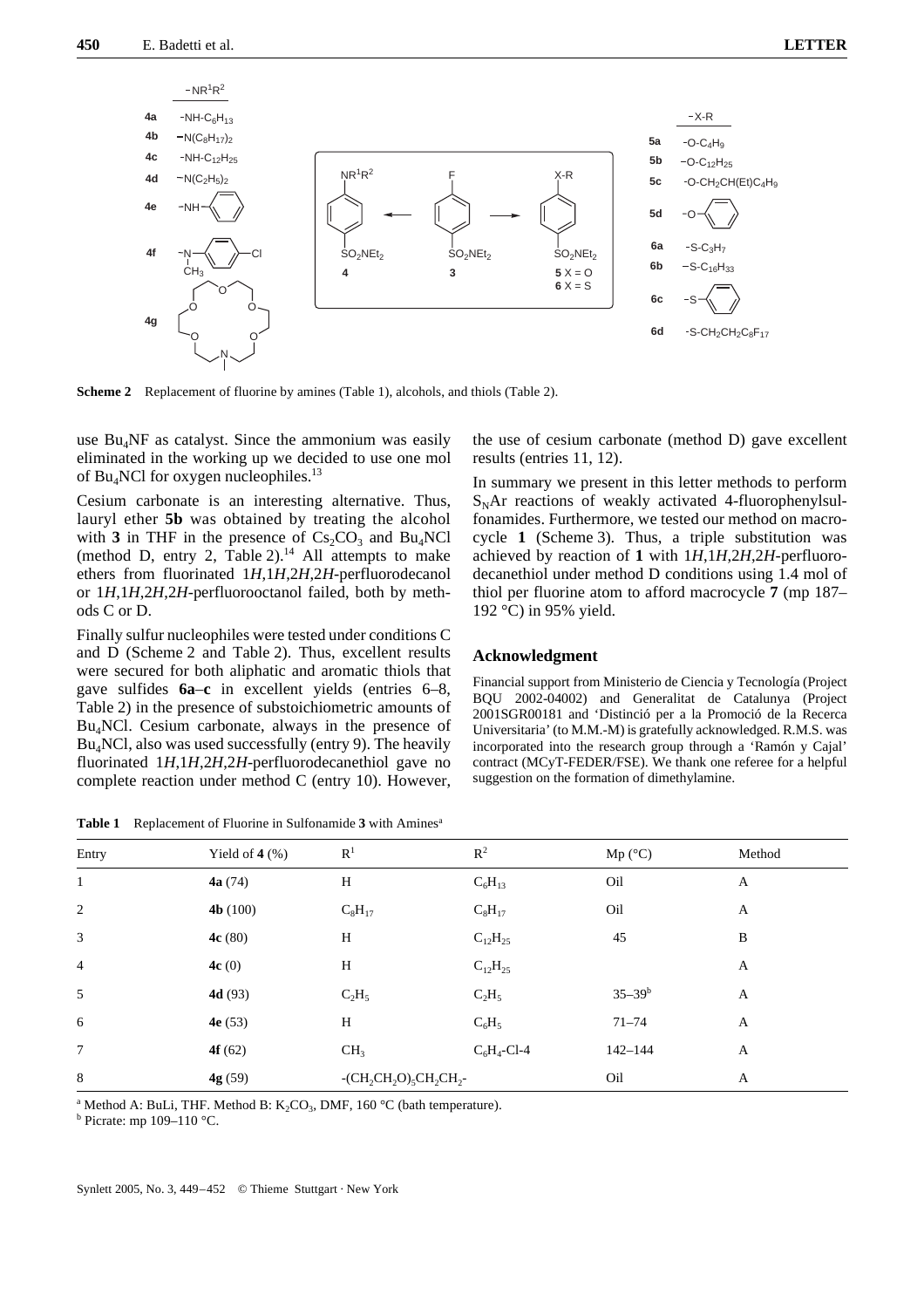| Entry          | Yield of $5-7$ (%)   | $X-R$                                                                | $Bu_4NCl$ (mol) | Mp (°C)   | Method       |
|----------------|----------------------|----------------------------------------------------------------------|-----------------|-----------|--------------|
| $\mathbf{1}$   | 5a(61)               | $O-C_4H_9$                                                           |                 | $60 - 62$ | $\mathsf{C}$ |
| 2              | 5b(83)               | $O-C_{12}H_{25}$                                                     | 1               | $33 - 35$ | D            |
| 3              | 5b $(80)^b$          | $O-C_{12}H_{25}$                                                     |                 | $-$ b     | $\mathbf C$  |
| $\overline{4}$ | 5c(76)               | $O - CH_2CH(Et) - C_4H_9$                                            | $\mathbf{1}$    | Oil       | $\mathsf{C}$ |
| 5              | 5d(83)               | $O-Ph$                                                               | 1               | $80 - 82$ | $\mathbf C$  |
| 6              | 6a $(87)$            | $S-C_3H_7$                                                           | 0.01            | $59 - 61$ | $\mathbf C$  |
| $\tau$         | 6b(81)               | $S-C_{16}H_{33}$                                                     | 0.06            | $41 - 43$ | $\mathbf C$  |
| 8              | 6c $(73)$            | S-Ph                                                                 | $\mathbf{1}$    | $63 - 66$ | $\mathsf{C}$ |
| 9              | 6c(61)               | S-Ph                                                                 |                 | $63 - 66$ | D            |
| 10             | 6d (80) <sup>b</sup> | $S$ -CH <sub>2</sub> CH <sub>2</sub> -C <sub>8</sub> F <sub>17</sub> | $\mathbf{1}$    | $56 - 58$ | $\mathsf{C}$ |
| 11             | 6d(84)               | $S$ -CH <sub>2</sub> CH <sub>2</sub> -C <sub>8</sub> F <sub>17</sub> | 0.01            | $56 - 58$ | D            |
| 12             | 7(95)                | $S$ -CH <sub>2</sub> CH <sub>2</sub> -C <sub>8</sub> F <sub>17</sub> | 0.1             | 187-192   | D            |

**Table 2** Replacement of Fluorine in Sulfonamides **1** and **3** with Oxygen and Sulfur Nucleophilesa

<sup>a</sup> Method C: NaH. Method D:  $Cs_2CO_3$ . In both methods: Bu<sub>4</sub>NCl, THF.

**b** Conversion. Product not isolated.



**Scheme 3** Triple substitution. a)  $HSCH_2CH_2C_8F_{17}(4.2 \text{ mol})$ ; conditions D.

## **References**

- (1) Moreno-Mañas, M.; Spengler, J. *Tetrahedron* **2002**, *58*, 7769.
- (2) For reviews on 15-membered triolefinic macrocycles of type **1** see: (a) Moreno-Mañas, M.; Pleixats, R.; Sebastián, R. M.; Vallribera, A.; Roglans, A. *ARKIVOC* **2004**, *iv*, 109; available from http://www.arkat-usa.org. (b) Moreno-Mañas, M.; Pleixats, R.; Sebastián, R. M.; Vallribera, A.; Roglans, A. *J. Organomet. Chem.* **2004**, *689*, 3669.
- (3) Compound **2a** (72%): mp 230 °C. Compound **2b** (40%): oil. Compound **2c** (65%): mp 84–85 °C.
- (4) March, J. *Advanced Organic Chemistry. Reactions, Mechanism, and Structure*, 4th ed.; Wiley-Interscience: New York, **1992**, Chap. 13, 641–676.
- (5) Hansch, C.; Leo, A.; Taft, R. W. *Chem. Rev.* **1991**, *91*, 165.
- (6) (a) Navidpour, L.; Karimi, L.; Amini, M.; Vosooghi, M.; Shafiee, A. *J. Heterocycl. Chem.* **2004**, *41*, 201. (b) Wang, C.-C.; Li, J. J.; Huang, H.-C.; Lee, L. F.; Reitz, D. B. *J. Org. Chem.* **2000**, *65*, 2711. (c) You, F.; Twieg, R. J. *Tetrahedron Lett.* **1999**, *40*, 8759. (d) Smith, W. J.; Scott Sawyer, J. *Tetrahedron Lett.* **1996**, *37*, 299. (e) Miller, A. O.; Furin, G. G. *J. Fluorine Chem.* **1995**, *75*, 169.
- (7) (a) Koyama, H.; Boueres, J. K.; Han, W.; Metzger, E. J.; Bergman, J. P.; Gratale, D. F.; Miller, D. J.; Tolman, R. L.; MacNaul, K. L.; Berger, J. P.; Doebber, T. W.; Leung, K.; Moller, D. E.; Heck, J. V.; Sahoo, S. P. *Biorg. Med. Chem. Lett.* **2003**, *13*, 1801. (b) Zask, A.; Jirkovsky, I.; Nowicki, J. W.; McCaleb, M. L. *J. Med. Chem.* **1990**, *33*, 1418. (c) Markley, L. D.; Tong, Y. C.; Dulworth, J. K.; Steward, D. L.; Goralski, C. T.; Johnston, H.; Wood, S. G.; Vinogradoff, A. P.; Bargar, T. M. *J. Med. Chem.* **1986**, *29*, 427. (d) Idoux, J. P.; Madenwald, M. L.; Garcia, B. S.; Chu, D.-L.; Gupton, J. T. *J. Org. Chem.* **1985**, *50*, 1876.
- (8) Baxter, I.; Ben-Haida, A.; Colquhoun, H. M.; Hodge, P.; Kohnke, F. H.; Williams, D. J. *Chem.–Eur. J.* **2000**, *6*, 4285.
- (9) For examples with nitrogen nucleophiles see: (a) Pal, M.; Madan, M.; Padakanti, S.; Pattabiraman, V. R.; Kalleda, S.; Vanguri, A.; Mullangi, R.; Rao Mamidi, N. V. S.; Casturi, S. R.; Malde, A.; Gopalakrishnan, B.; Yeleswarapu, K. R. *J. Med. Chem.* **2003**, *46*, 3975. (b) Tollefson, M. B.; Kolodziej, S. A.; Fletcher, T. R.; Vernier, W. F.; Beaudry, J. A.; Keller, B. T.; Reitz, D. B. *Bioorg. Med. Chem. Lett.*  **2003**, *13*, 3727. (c) Levin, J. I.; Chen, J. M.; Cheung, K.; Cole, D.; Crago, C.; Delos Santos, E.; Du, X.; Khafizova, G.; MacEwan, G.; Niu, C.; Salaski, E. J.; Zask, A.; Cummons, T.; Sung, A.; Xu, J.; Zhang, Y.; Xu, W.; Ayral-Kaloustian, S.; Jin, G.; Cowling, R.; Barone, D.; Mohler, K. M.; Black, R. A.; Skotnicki, J. S. *Biorg. Med. Chem. Lett.* **2003**, *13*, 2799. (d) Steffan, R. J.; Ashwell, M. A.; Solvibile, W. R.; Matelan, E.; Largis, E.; Han, S.; Tillet, J.; Mulvey, R. *Bioorg. Med. Chem. Lett.* **2002**, *12*, 2963. (e) Morgan, T. K. Jr.; Lis, R.; Lumma, W. C. Jr.; Nickisch, K.; Wohl, R. A.;